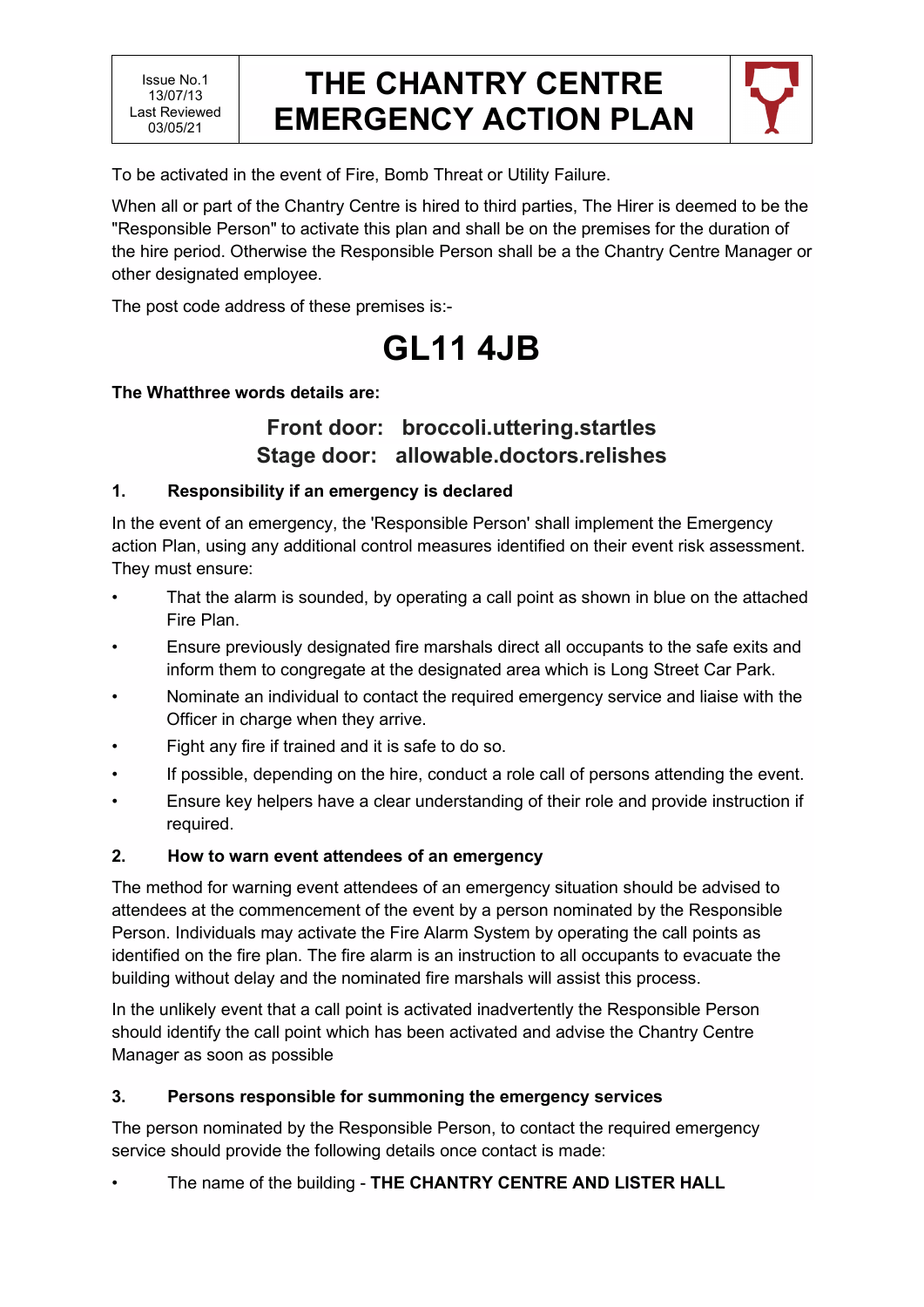## **THE CHANTRY CENTRE EMERGENCY ACTION PLAN**



- The postal address **34/36 Long Street, Dursley, GL11 4JB**.
- Give the telephone number of the phone by which you have contacted the service.
- Brief circumstances i.e. approx location of fire or description or threat.

#### **4. Evacuation procedure**

Make your way to the nearest fire exit and out of the building to Long Street Car Park. Return to the building is prohibited until you have been told it is safe to do so by the Officer controlling the incident. The silencing of the fire alarm must never be an indication that it is safe to re-enter the building.

#### **5. Identification of vulnerable persons and those especially at risk and their evacuation arrangements**

Consideration must be given to mobility, or hearing, or sight impaired persons so that they are not put at a disadvantage in an emergency situation. This should also include purpose groups and the elderly. Any vulnerable persons may require assisted evacuation from the building.

#### **6. Identify organisers with special duties such as Fire Marshals**

At the event planning stage the risk assessment will identify the number of the public expected. A maximum of 600 persons are permitted within the building at any one time and two fire marshals or stewards should be nominated for every one hundred persons expected.

#### **7. Identify the Fire Assembly Point outside the building**

The designated assembly point for persons evacuating the building is Long Street Car Park. All attendees should make their way to that area and report to the event organiser or employee for a role call. At this time notify the person conducting the role call of any known individual, who attended the event, which you have not seen or perceive to be missing. Such information shall be passed to the Senior Officer of the Emergency Service in attendance.

#### **8. Liaising with the emergency response co-ordinator on arrival and notifying of significant risks**

The individual nominated to contact the required emergency service should provide details of the incident as instructed by the responsible person and itemised in paragraph 3 above. Upon arrival of the emergency service the Nominated Person is to make themselves known to the senior officer attending and provide local knowledge of the incident as requested.

### **9. The shutdown of equipment or power supplies that require isolation**

The emergency service attending an incident may be in possession of a site map however it will be necessary to provide directions to the electrical distribution board as shown on the Fire Plan.

#### **10. Training that may be required by Hirers and Employees**

The Chantry Centre will maintain the necessary training for its employees.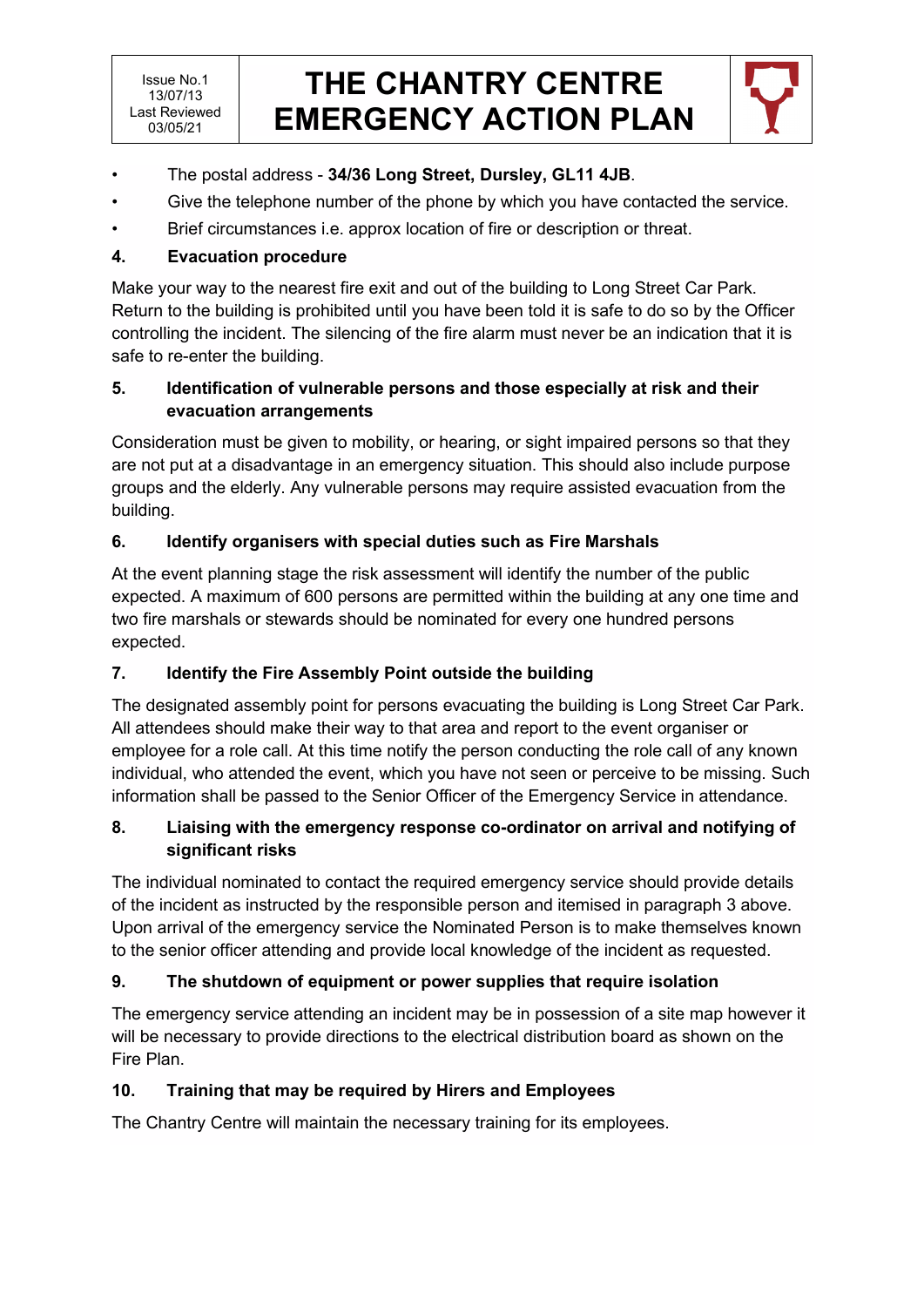Issue No.1 13/07/13 Last Reviewed 03/05/21

### **THE CHANTRY CENTRE EMERGENCY ACTION PLAN**



During the risk assessment phase of planning an event at The Chantry Centre the Hirer will assess if they or attendees with special duties require additional training and ensure that any necessary training is completed.

**CHANTRY CENTRE FIRE PLAN**

#### Long Street **1st Floor F Fire Exit** 医皮肤发生性皮肤发生性皮肤发生性皮肤发生性皮肤发生性皮肤炎 **3 Fire Exit** Fire Exi **Skittles Room** É **F**  $WCs$  F **Boile** in entrance WCs M Л **Entran Fire Exit**  $wc$ **C2** Е **<sup>1</sup> <sup>2</sup> F6** Entrance  $\boxtimes$ **4 W Dis F6 Bar Area** Cellar **Bar Area Fire Exit** (Centenary Lounge)  $\overline{\phantom{a}}$ **Games Room** Office **F6** ğ  $\overline{\phantom{0}}$ **Kitchen F6 F6 C2 5**  $Cpd$ **Dishes** CF<sub>3</sub><sup>B</sup> **C2** Store/Prep **F6** Cpd **6 F6 (Gallery) F6 B F6 9 Store Store Lister Hall Stage F6 (Gallery) Store** I Г **F6 B C** A **Fire Exit 7 F6** H area **Store** Dis **F3** Bar ᢉᡪ **WC Garden Room** H .<br>WCs M **WCsF C**<br>Kitchen **Store WC 8** Garden **Fire Extinguishers** Fire Alarm Zone 1 Panel **F** Foam **CF** Wet Maintained Chemical Emergency Lighting Audible Alarm Zone 2  $\Lambda$ c CO<sub>2</sub> Other Emergency **B** Blanket Fire Alarm Break Lighting Zone 3**W** Water Glass Call Point